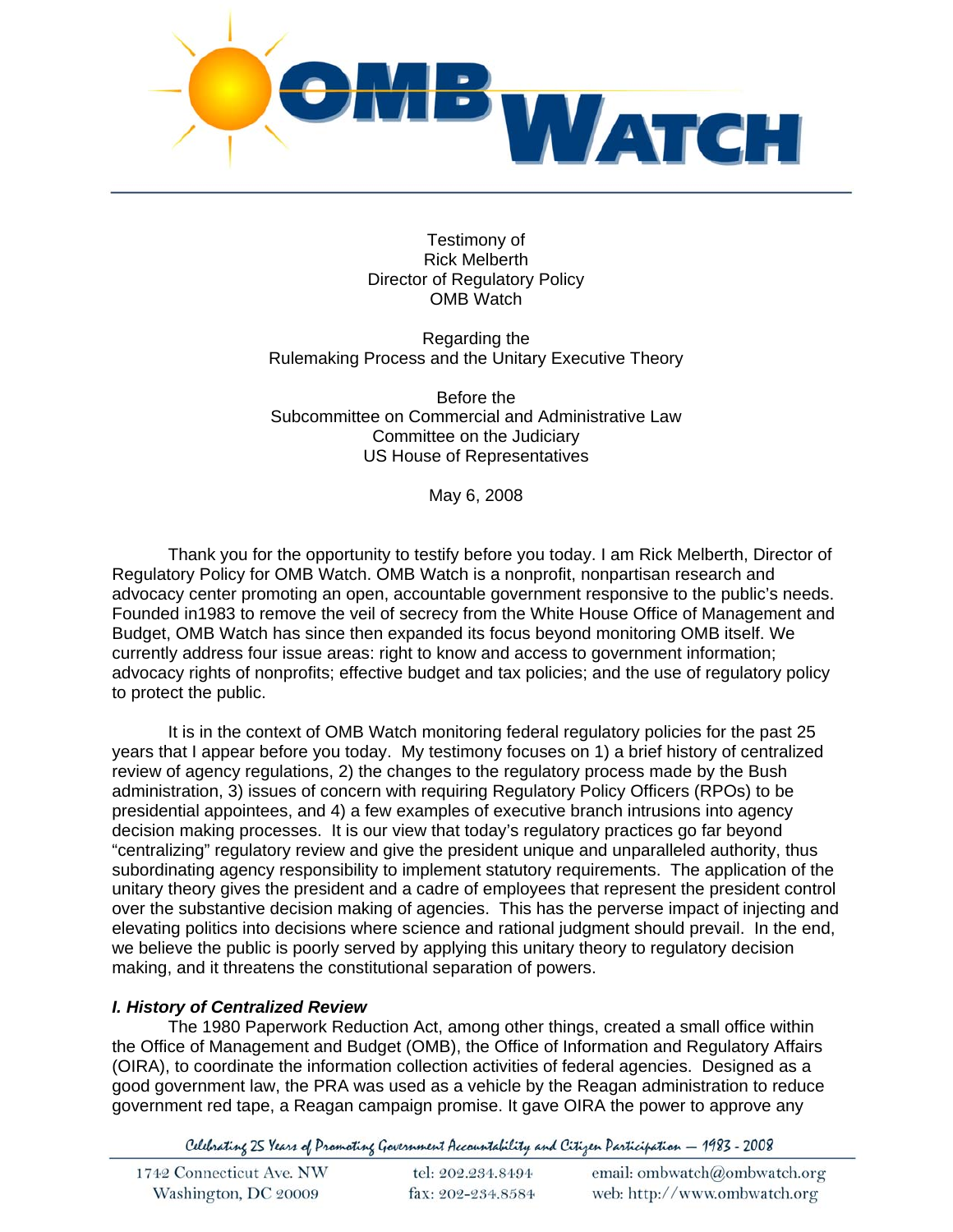collection of information from 10 or more people, including paperwork associated with implementing regulations.

 In February 1981, a few weeks after taking office, President Reagan issued Executive Order 12291 (E.O. 12291) which established a major role for OMB – and OIRA in particular – in the review and approval of proposed rules put forth by federal agencies. Under the order the Director of OMB "is authorized to review any preliminary or final Regulatory Impact Analysis, notice of proposed rulemaking, or final rule based on the requirements of this Order."[1](#page-1-0) The other notable condition imposed by this order was the requirement that agencies use a cost versus benefits analysis to be reviewed by OIRA as an important factor justifying the need for regulatory action.

 There have been a number of reports and congressional hearings demonstrating how E.O. 12291 shifted the balance of power, giving the White House OMB new leverage over agencies. OMB was known to have changed the substance of agency rules and for agencies that bucked the tide, OMB would keep rules under review forever, a type of hostage taking. This led to OMB being nicknamed the "black hole." Moreover, E.O. 12291 and the PRA gave OIRA several bites of the same apple. It reviewed an agency's proposed rule, its paperwork to carry it out, and its final rule. At any time, OMB could force the agency to do what it wanted. And in the backdrop was always fear that OMB also controlled the agency's budget. OMB carried a big stick.

 Still not satisfied that it had enough control over agency rulemaking, in January 1985, President Reagan issued a second executive order (E.O. 12498) that created a regulatory planning process to coordinate the agencies' regulatory plans with the administration's regulatory objectives. An agency was now to "submit to the Director of the Office of Management and Budget (OMB) each year, starting in 1985, a statement of its regulatory policies, goals, and objectives for the coming year and information concerning all significant regulatory actions underway or planned." $2$  One effect of this order was to provide OMB with access to agency decision making before proposed rules were submitted to OMB for review under E.O. 12291, and before the public's right to comment on proposed rules as set out in the Administrative Procedure Act (APA).

 As noted at the time, OMB felt it was too hard to change the substance of rules when it did its E.O. 12291 review. They argued that various constituencies and advocacy efforts were already in place. As OIRA Administrator Douglas Ginsburg said in December 1984: "Agencies have been working on proposed regulations long before they come to notice and comment. Then we get ourselves in a confrontation with the agency over the end product."<sup>[3](#page-1-2)</sup> Accordingly, OMB wanted to intercede in the agency process as early as possible. Hence, the idea for E.O. 12498 was born.

 These two orders, combined with the statutory authority granted under the PRA, created what we now recognize as centralized regulatory review, i.e., White House review of regulations for consistency with the president's policy priorities. The power to coordinate information

<span id="page-1-0"></span><sup>1</sup> Executive Order 12291, Sec. 3(e)(1). *Federal Register* Vol. 46, p. 13193, February 19, 1981.

<span id="page-1-1"></span><sup>2</sup> Executive Order 12498, Sec. 1(a). *Federal Register* Vol. 50, p. 1036, January 8, 1985.

<span id="page-1-2"></span><sup>&</sup>lt;sup>3</sup> OMB Watch, *Through the Corridors of Power: A Citizen's Guide to Federal Rulemaking, (Washington, DC: OMB Watch, 1987), p. 26.*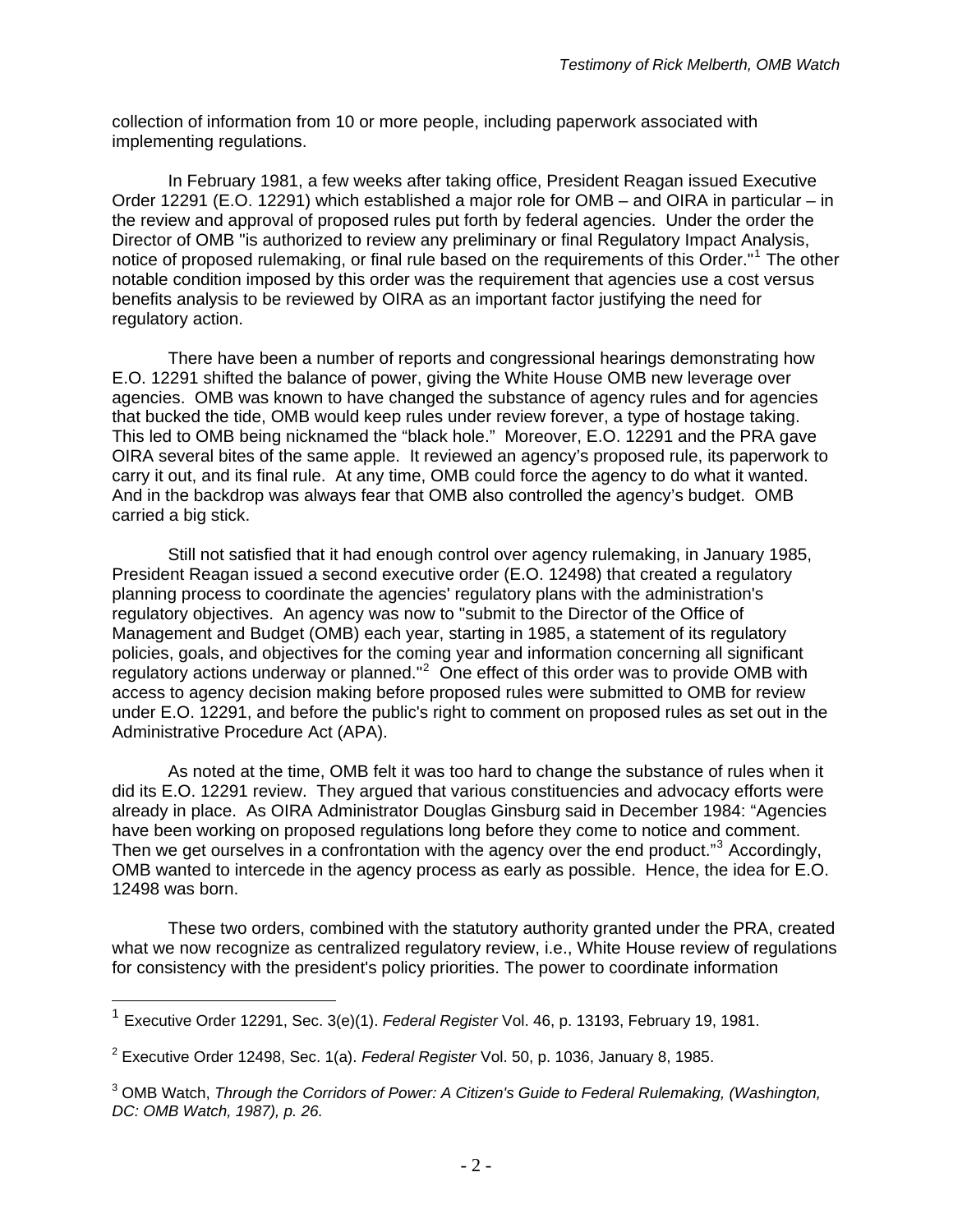collection and to review proposed and final regulations in a policy office of the White House, made OMB the equivalent of a political censor over agency actions. Even if it did not censor, its authority to subordinate agency decision making was clear.

 As Christopher DeMuth and Douglas Ginsburg, both OIRA administrators, wrote in the *Harvard Law Review* (March 1986), White House centralized review of regulations was an "appropriate response to the failings of regulation."<sup>[4](#page-2-0)</sup> They noted that regulation tends "to favor narrow, well-organized groups at the expense of the general public"<sup>[5](#page-2-1)</sup> and that centralized review, on the other hand, "encourages policy coordination, greater political accountability, and more balanced regulatory decisions."<sup>[6](#page-2-2)</sup> Yet our perspective is exactly opposite. Centralized review, as epitomized by the role of OIRA, has further politicized the rulemaking process, brought less accountability, and produced less protective rules.

 During the presidency of George H. W. Bush, the Quayle Council on Competitiveness emerged to further politicize the regulatory process by giving the Vice President's office authority to oversee OIRA's actions. The Quayle Council also provided greater access to campaign contributors and business interests concerned with regulatory burdens – and none of its activities were required to be disclosed. The Quayle Council interfered with numerous health, safety, and environmental regulations to the benefit of regulated businesses.<sup>[7](#page-2-3)</sup> It even imposed an extended moratorium on regulations in 1992. All this contributed to a highly centralized reviewing authority cloaked in secrecy. To the public, Congress and the courts, the agency issuing the regulation was held accountable; yet the White House, through OMB and the Quayle Council, was pulling the strings.

 On the first day that President Clinton took office in 1993, he ended the Quayle Council and called for a more accountable and transparent rulemaking process. Several months later, in September, he revoked the Reagan orders but consolidated their requirements in Executive Order 12866. This is the executive order, with amendments, that provides the framework for the current regulatory process.

Most of the elements of centralized review as defined by the Reagan orders remained intact, including the use of cost-benefit analysis, annual regulatory planning, the preparation of regulatory impact analyses, and the prohibition on any agency action on a rule until after it has been reviewed by OIRA. The biggest change was in limiting the regulations to be reviewed to the most significant rules, whereas the Reagan orders required all regulations to be reviewed by OIRA. In addition, the order requires greater transparency on the part of OIRA regarding communications about proposed rules with those outside of government. It also requires each agency head to establish a regulatory policy officer "who shall report to the agency head."<sup>[8](#page-2-4)</sup> Note the requirement that it is the agency head who shall appoint the RPO and the agency head to whom the RPO reports.

<span id="page-2-0"></span><sup>&</sup>lt;sup>4</sup> DeMuth, Christopher C.and Douglas H. Ginsburg, "Commentary: White House Review of Agency Rulemaking" in *Harvard Law Review,* Vol. 99, (1986) p. 1081.

<span id="page-2-1"></span><sup>&</sup>lt;sup>5</sup> Ibid., p. 1080.

<span id="page-2-2"></span><sup>&</sup>lt;sup>6</sup> Ibid., p. 1081.

<span id="page-2-3"></span><sup>7</sup> Bass, Gary D., "Executive Management" in *Changing America: Blueprints for the New Administration*, edited by Mark Green. New York: Newmarket Press, 1992.

<span id="page-2-4"></span><sup>8</sup> Executive Order 12866, Sec. 6(a)(2). *Federal Register* Vol. 58, p. 51735, September 30, 1993.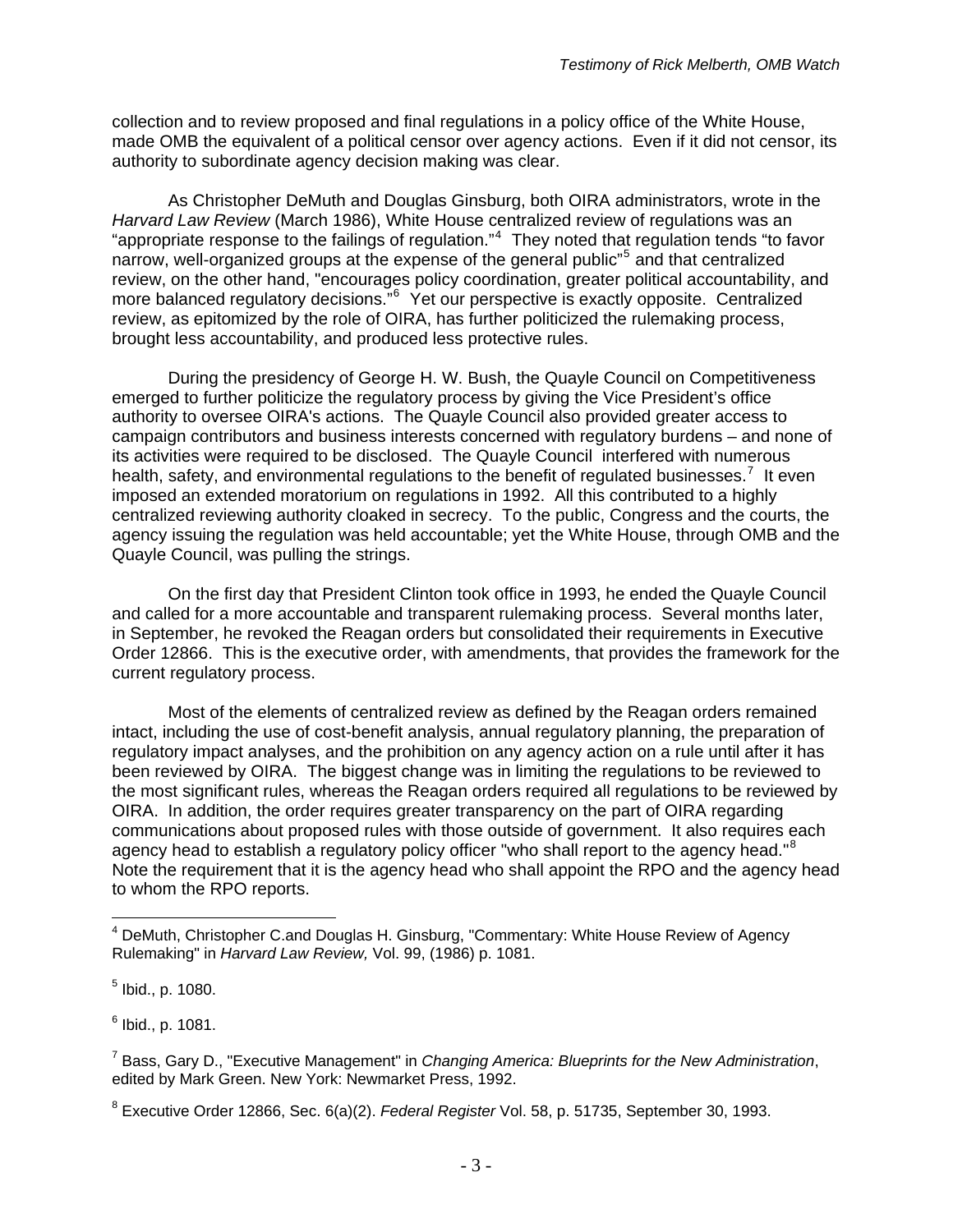## *II. Bush Administration Regulatory Changes*

 President George W. Bush has made two amendments to E.O. 12866 during his presidency. The first, in February 2002, received little public attention and only had a minor impact on the regulatory process. E.O. 13258 removed from the Clinton order the roles assigned to the Vice President and reassigned those duties to the Director of OMB and other senior policy advisors. E.O. 12866 had the Vice President playing the role of mediator between the agency heads and OMB when disputes arose over a regulatory policy decision.

 Even though the Vice President's role was removed by the Bush order, it turns out that Vice President Cheney has played an active role in shaping selected regulations. In a *Washington Post* series about the Vice President, the paper recounted his personal involvment in overturning an Endangered Species Act decision affecting the Klamath River basin in Oregon, among others.<sup>[9](#page-3-0)</sup> Later in this testimony, I provide more evidence of the Vice President's involvement.

 The second change came on January 18, 2007, when President Bush issued amendments to E.O. 12866 which continued the shift toward further centralizing regulatory power in OIRA. These amendments, prescribed in E.O. 13422, shift power away from the federal agencies, which are given regulatory power by legislative enactments, and usurp congressional powers. It is another brick in the foundation this administration has been building for a unitary theory of the presidency, one in which not only the executive branch is superior to the other branches in our constitutional system but that the White House exhibits significant control over the agencies.

 After E.O. 13422 was issued, OMB Watch issued an analysis of the changes and expressed our concern about this continued accretion of power in OIRA. We wrote that among the changes:

- *The executive order shifts the criterion for promulgating regulations from the identification of a problem like public health or environmental protection to the identification of a "specific market failure (such as externalities, market power, lack of information)…that warrant new agency action."*
- *It makes the agencies' Regulatory Policy Officer a presidential appointee and gives that person the authority to approve any commencement or inclusion of any rulemaking in the Regulatory Plan, unless specifically otherwise authorized by the agency head.*
- *It requires each agency to estimate the "combined aggregate costs and benefits of all its regulations planned for that calendar year to assist with the identification of priorities."*
- *It requires "significant" guidance documents to go through the same OMB review process as proposed regulations before agencies can issue them.*
- *It also requires "economically significant" guidance documents (those that are estimated to have at least a \$100 million effect on the economy, among other criteria) to go through the same OMB review process as "significant" regulations.* [10](#page-3-1)

<span id="page-3-0"></span> $\overline{a}$ 9 Becker, Jo and Bart Gellman, "Leaving No Tracks." *The Washington Post*, June 27, 2007. "Because of Cheney's intervention, the government reversed itself and let the water flow in time to save the 2002 growing season, declaring that there was no threat to the fish. What followed was the largest fish kill the West had ever seen, with tens of thousands of salmon rotting on the banks of the Klamath River."

<span id="page-3-1"></span><sup>10</sup> OMB Watch, *A Failure to Govern: Bush's Attack on the Regulatory Process*, March 2007, p. 3. Available at<http://www.ombwatch.org/article/articleview/3774>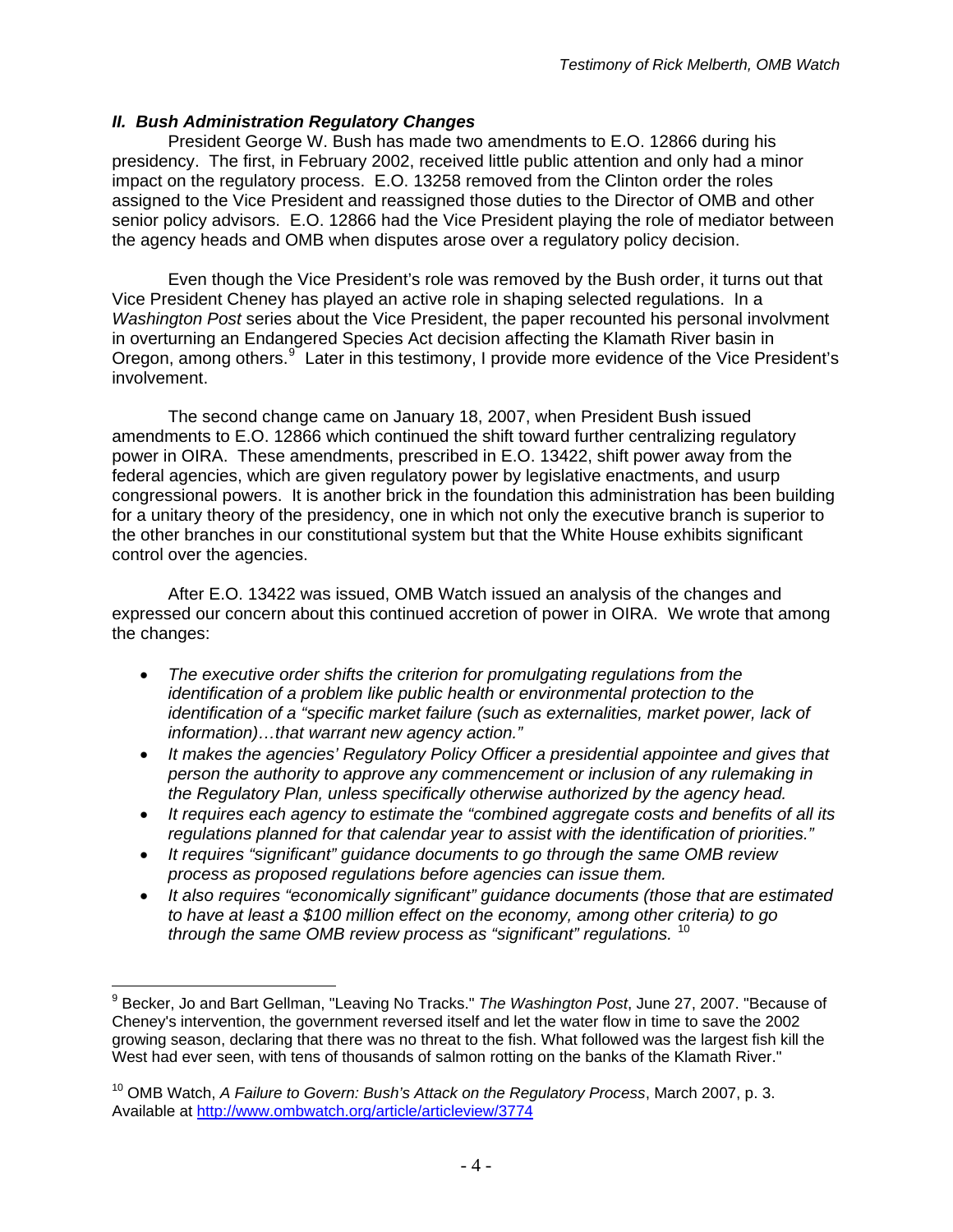I want to focus my testimony at this point on one aspect of these changes created by E.O. 13422, the regulatory policy officer.

## *III. The Regulatory Policy Officer (RPO)*

 As noted above, the regulatory policy officer is a creation of the Clinton era executive order. Under Section 6 of E.O. 12866, *Centralized Review of Regulations*, the responsibilities of the agencies and of OIRA are outlined. Section6(a)(2) states:

Within 60 days of the date of this Executive order, each agency head shall designate a Regulatory Policy Officer who shall report to the agency head. The Regulatory Policy Officer shall be involved at each stage of the regulatory process to foster the development of effective, innovative, and least burdensome regulations and to further the principles set forth in this Executive order.

The role of the RPO as envisioned was to coordinate and implement agency responsibilities regarding regulatory planning and review of regulations. These responsibilities are described in the preceding paragraph of the order and include: 1) allowing "meaningful" public participation in the regulatory process, 2) informing stakeholders of pertinent regulations, 3) providing OIRA with a list of planned regulatory actions, 4) providing OIRA with cost-benefit analyses for significant regulatory actions, and 5) making available to the public information on proposed and final regulations.

The RPO's role in practice was somewhat different across agencies. Not every agency maintained one designated RPO. The Department of Agriculture (USDA), for example, had various officials serving as de facto RPOs. Issue expertise determined where responsibilities rested on a specific regulation. In the Department of Energy, the RPO functioned as an agency counselor. The RPOs were not necessarily political appointees in all agencies, but the final regulatory decisions within agencies were in the hands of political appointees ultimately, usually the agency head or his or her designee. The essential points are that RPOs were appointed by agency heads, reported to those respective agency heads, and were participants in the regulatory process within the agency, not the driver of that process. The final responsibility for agency rulemaking rested with the politically appointed agency head, confirmed by the Senate.

Two of President Bush's amendments to E.O. 12866 impact the RPO. First, agencies are now required to designate a *political appointee* as their RPO, and were to do so within 60 days of the issuance of the amendments. New text also requires OMB to verify this designation.

Second, in addition to changing the requirements of the designated RPO, the Officer's responsibilities are increased. The RPO will now be charged with approving an agency's Regulatory Plan, a responsibility previously given to the agency head. The amendments state that "no rulemaking shall commence nor be included" for consideration in the agency's regulatory plan without the political appointee's approval. The Regulatory Plan includes the most important regulations which an agency plans in a given year.

In OMB Watch testimony in April 2007, we expressed concern about the increased politicization these changes may have introduced into agency decision making:

By requiring the Officer to be a political appointee, the amendments suggest a further politicization of the regulatory process. OMB Watch is concerned that by installing a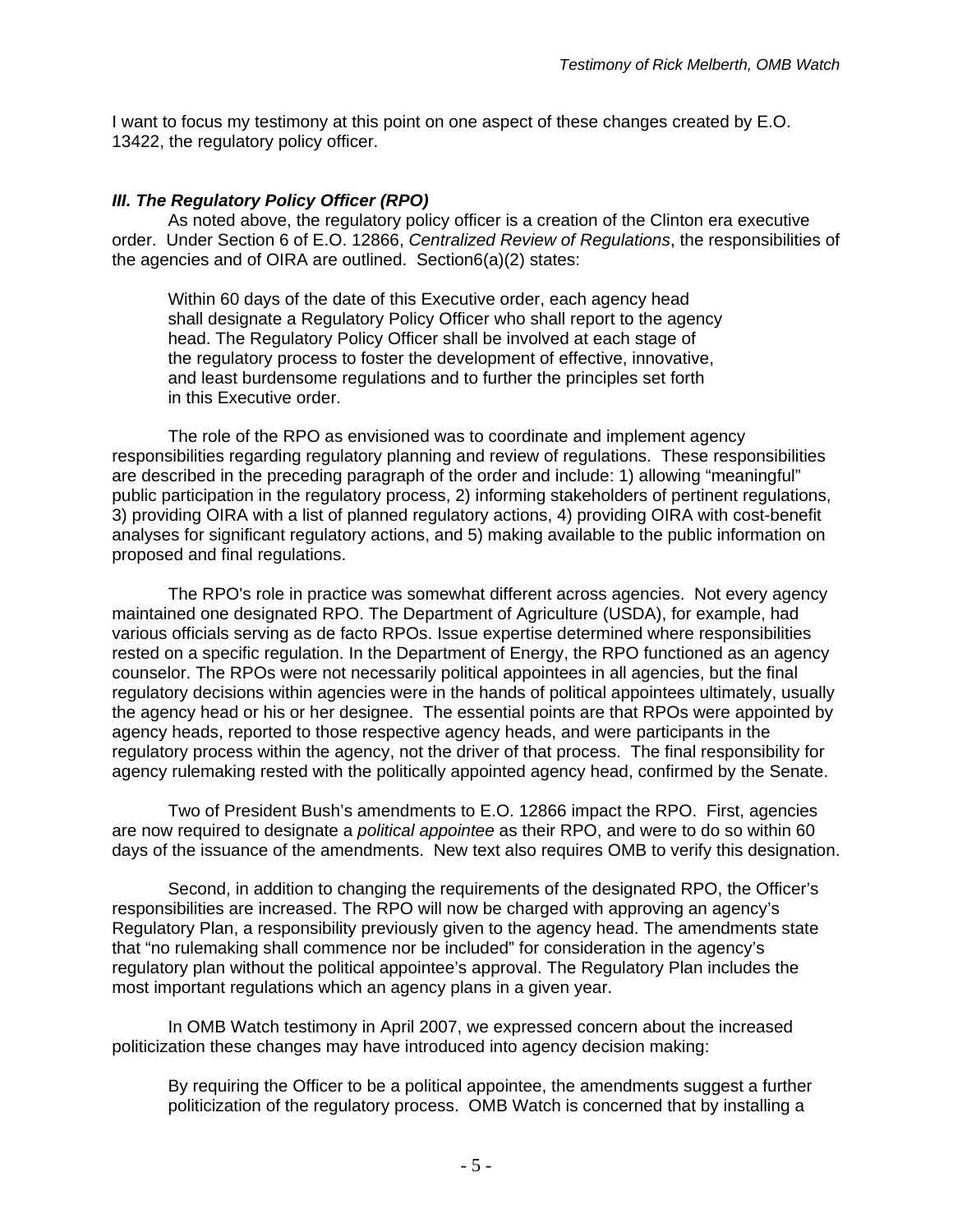political appointee as the RPO and increasing the responsibilities, that appointee will significantly affect an agency's ability to regulate in a fair and nonpartisan fashion.<sup>[11](#page-5-0)</sup>

In late July, 2007, OMB released a list of RPOs for each agency. Of the 29 RPOs on the list, 27 have been confirmed by the Senate in their agency roles but not in their role as RPOs. The remaining two are political appointees who did not require any Senate confirmation. Nine of the sixteen cabinet level RPOs are General Counsel positions.

OIRA Administrator Susan Dudley framed this as a good government measure because one person will be accountable for major regulatory decisions in each agency.<sup>[12](#page-5-1)</sup> This could not be further from the truth. The responsibilities of these officials have been substantially increased, yet they are not subject to Senate confirmation in their role as RPOs and their actions are not public. Subsequently, the RPOs are not likely to be accountable to Congress or the American people. Given the ability to significantly impact regulatory outcomes, these people should be confirmed by the Senate for these additional job responsibilities – responsibilities not foreseen when they were confirmed for their current positions.

We also have expressed concern that the point at which "a rulemaking shall commence" is also unclear. OIRA has provided a vague and unhelpful definition and has acknowledged the commencement of a rulemaking may differ from agency to agency.<sup>[13](#page-5-2)</sup> This ambiguity could allow the RPO to exert influence at any stage in the rulemaking process and could prevent important scientific research or analysis from taking place. Nor do we know when or whether an RPO has prevented a rulemaking from taking place or the hurdles that may exist to begin and continue a rulemaking. If the current RPO approach is not changed by the next president, we encourage Congress to investigate how RPOs perform their responsibilities, and to establish disclosure policies to close the gap in transparency of this aspect of the rulemaking process.

In some agencies, the amendments related to the RPO may have little effect on regulatory development. In the case of the Department of Energy, the RPO is already a political appointee albeit without the sole responsibility to initiate regulations and without final decision making authority over regulations (unless one or both powers have been delegated to the RPO by the agency head). The White House is unlikely to have a greater or lesser impact on the way in which regulations are formulated within that agency. Similarly, the process in the Department of Labor is likely to go unchanged.

<span id="page-5-0"></span><sup>&</sup>lt;sup>11</sup> Testimony of Gary Bass, Executive Director of OMB Watch before the House Committee on Science and Technology, Subcommittee on Investigation & Oversight, April 26, 2007, on "Amending Executive Order 12866: Good Governance or Regulatory Usurpation?" Available at: <http://www.ombwatch.org/article/articleview/4096/1/360?TopicID=7>

<span id="page-5-1"></span><sup>&</sup>lt;sup>12</sup> Skrzycki. Cindy, "Bush, Congress Battle to Control Bureaucracy," Bloomberg News, July 17, 2007.

<span id="page-5-2"></span><sup>13</sup> In an April 25 memo instructing agencies on how to comply with the E.O. and the *Final Bulletin*, OIRA included the following definition of "commence" as it pertains to agency rulemaking: "The point at which a rulemaking commences may vary from one agency to the next, depending on each agency's procedures and practices, and may vary from rulemaking to rulemaking. As a general matter, a rulemaking commences when the agency has decided as an institutional matter that it will engage in a rulemaking. At the latest, the rulemaking will commence when the rulemaking receives a Regulation Identification Number (RIN)." [M-07-13, Implementation of Executive Order 13422 \(amending Executive Order 12866\)](http://www.whitehouse.gov/omb/memoranda/fy2007/m07-13.pdf)  [and the OMB Bulletin on Good Guidance Practices](http://www.whitehouse.gov/omb/memoranda/fy2007/m07-13.pdf) (April 25, 2007), available at: http://www.whitehouse.gov/omb/memoranda/fy2007/m07-13.pdf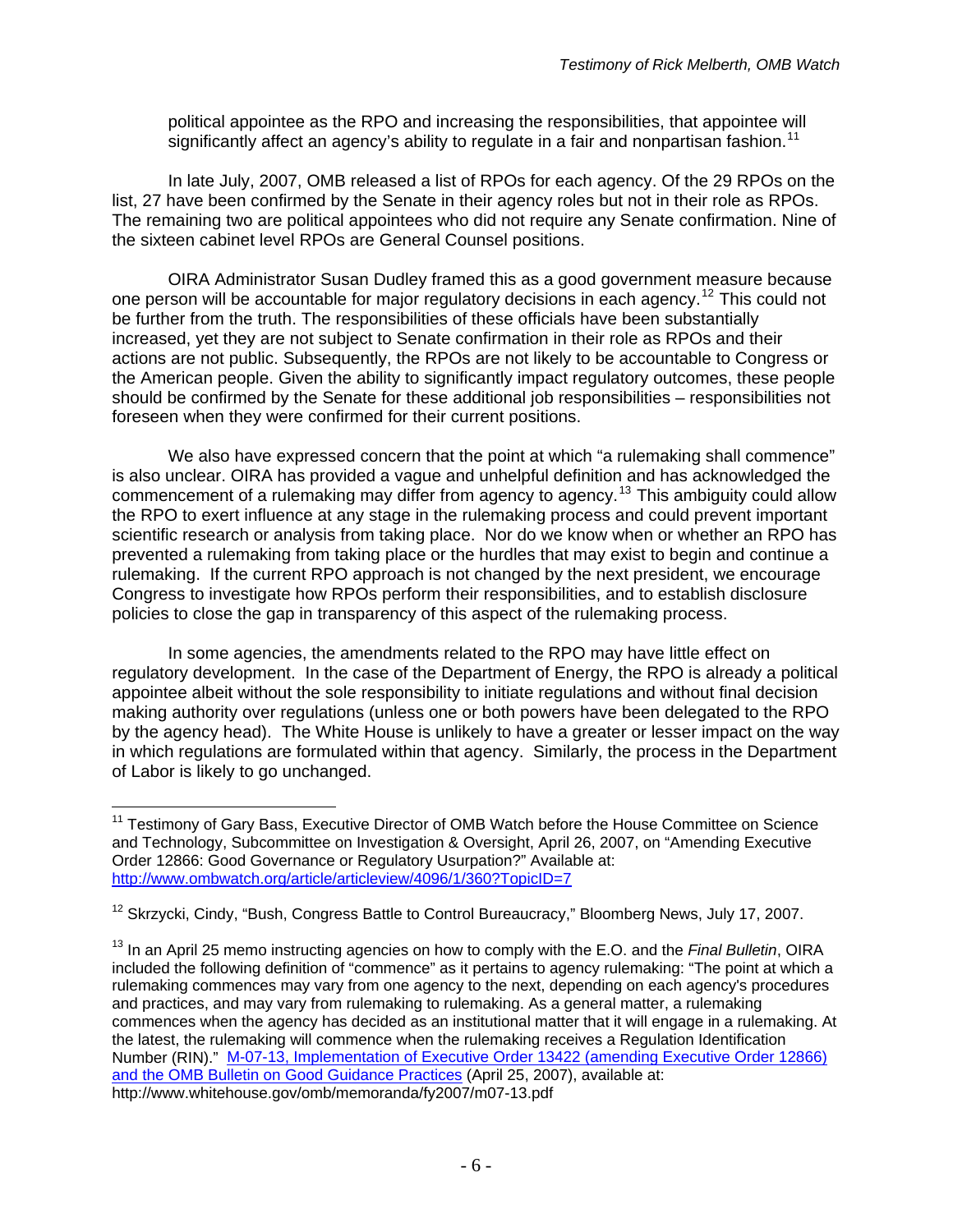In other agencies, however, the RPO change will likely centralize the regulatory process and create OIRA-like structures within agencies even though OIRA has been criticized over the years for exerting political influence. In the case of USDA, this change, if followed, will end the process of dividing regulatory authority based upon experience and expertise. Instead, the RPO will ultimately be responsible for all regulatory decision making and be involved in regulatory discussions from the beginning of agency considerations. Furthermore, installing a political appointee where one did not previously exist will facilitate White House input into agency regulatory matters.

We acknowledge that a president has the right to oversee agency decision making and hold accountable those agency heads to whom he has delegated responsibility. Professor Peter Strauss has pointed out in his testimony before this Subcommittee and in other testimony and writings – and others have addressed as well – the distinction between making that decision and delegating that decision to accountable political appointees. This debate is an important one to have and to constantly revisit as each president makes his or her mark upon the institution of the presidency.

When Congress, however, explicitly legislates that a regulatory decision shall be made by an agency head and that decision shall be based on specific criteria, there is virtually no basis for reasonable people to disagree that the president does not have the authority to make the decision. The instance of President Bush overriding the EPA decision in the ozone rulemaking that Prof. Strauss discusses is one such example of constitutional overreaching.

What remains among our greatest concerns, however, about the RPO structure as required by E.O. 13422 is the opportunity for unprecedented interference in the information that goes into those regulatory decisions before policy makers are rightfully involved in the final agency decision. For agency experts to do their jobs as mandated by Congress in statutory delegations to agencies, information critical to those policy decisions must be free from political interference. The RPO structure has the potential to allow interference in the collection and analysis of all types of information necessary to making important public health and safety, environmental, and workplace safety regulatory decisions.

But, of course, the public will never know the extent to which RPOs have stopped, delayed, or interfered with the quality of decision information because there is no transparency and accountability imposed on the RPOs. There are numerous documented instances where OIRA has interfered in agency decisions and in the information used to make those decisions, as this testimony documents below.

To what extent will the RPO be a *de facto* OIRA official sitting in the agency coordinating and carrying out the responsibilities of the OIRA desk officers during the pre-rulemaking stage? Having been given the power to initiate regulations, we fear the RPO will further decrease agency rulemaking discretion and increase the trend toward OIRA dictating agency rulemaking. Transparency can prove our fear is groundless.

# *IV. Executive Office of the President Intrusions into Agency Decision Making*

 As I mentioned above, the involvement by OIRA in agency decision making is welldocumented. For example, in September 2003, the General Accounting Office (GAO) (as the Government Accountability Office was then known) issued a report on OMB's role in reviewing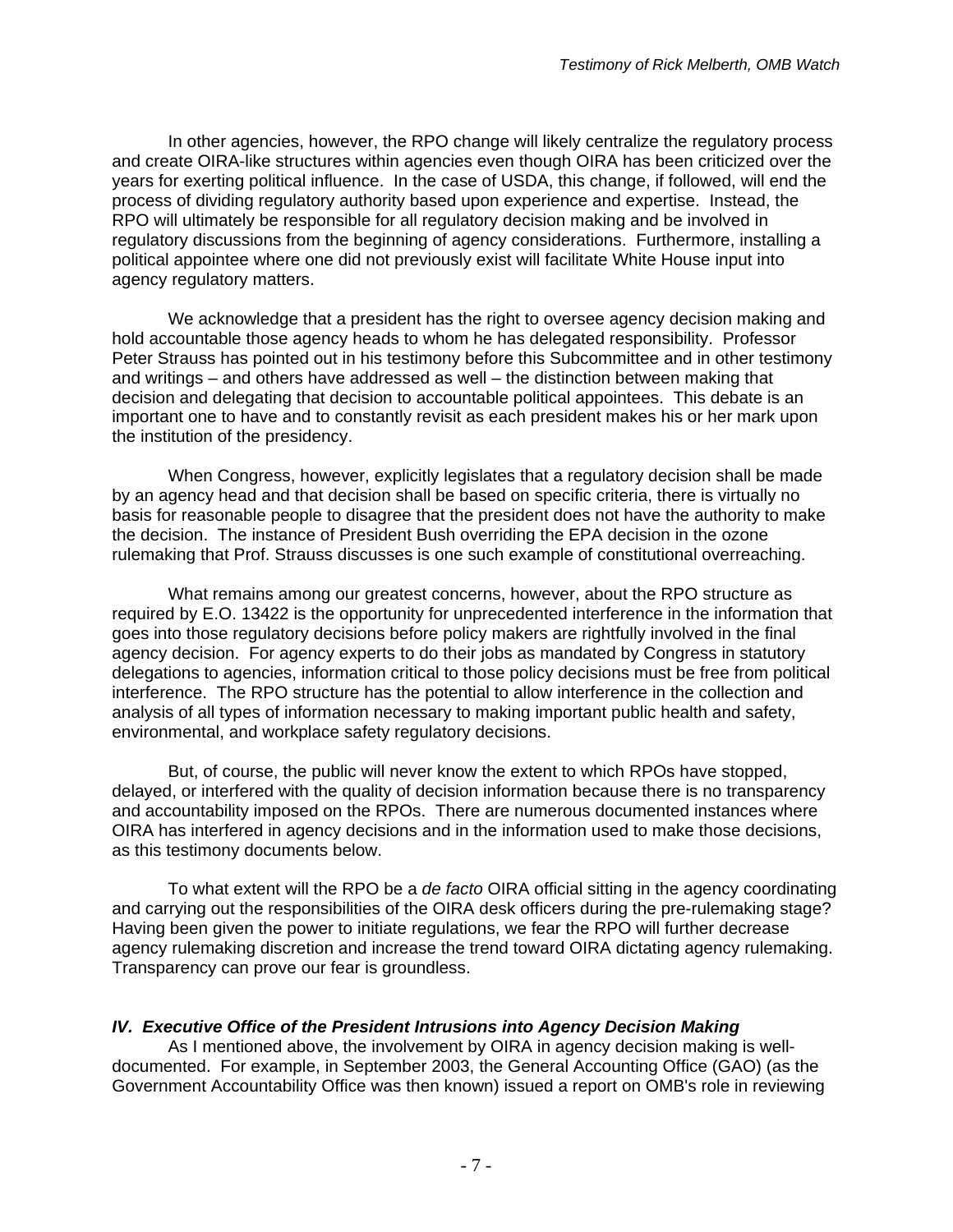agency health, safety, and environmental rules.<sup>[14](#page-7-0)</sup> Among the findings are that OIRA's greatest influence over rules is in the period before draft rules are submitted to OIRA for review, and that rules from EPA and the Department of Transportation were the rules most significantly changed and returned. Among the changes OIRA made were to rules regarding:

- tire pressure safety (mostly to do with changing the cost-benefit analysis),
- control of air emissions rules (by changing language that EPA was "considering" adoption of standards from "proposing" the adoption of standards, thus affecting the cost-benefit analysis)
- hazardous air pollutants from wood product coatings (by delaying the compliance dates of the rule from 2 to 3 years after the date of the final rule)
- proposed nonconformance penalties for heavy-duty diesel emissions (by changing EPA's choice of discount rates, fuel prices, and changing language regarding assumptions)
- listing manganese as a hazardous waste (OIRA deferred action on listing manganese thus killing the rule outright) and
- minimizing adverse environmental impacts from cooling water intake structures (by making changes to which industries would be covered by the rule by changing scientific and engineering standards).<sup>[15](#page-7-1)</sup>

More recently, we have seen many more examples of OIRA's work to delay, weaken, or override agency regulations proposed by agencies, and continued interference in generating the information that goes into these decisions. The ozone decision is but one instance, although perhaps the most blatant, of executive branch interference at the decision making level.

## *A. Interference in Regulatory Standards*

Although the Vice President was removed from the regulatory process by E.O. 13258, OMB Watch has documented instances in which representatives from Vice President Cheney's office have been involved in high profile environmental and national security regulations during OIRA's meetings with industry representatives, especially in 2007. Not only did someone from the Office of the Vice President (OVP) attend meetings about setting the ozone standard, but also attended four meetings about Department of Homeland Security (DHS) chemical security regulations. The final rules were actually weaker in their reporting thresholds than what DHS proposed. According to information posted on the OMB website, as of November 2007, OIRA had held more than 540 regulatory review meetings since E.O. 13258 was issued in 2002. A representative from OVP has been present at only 11, about two percent. However, eight of those 11 meetings have occurred since February 2007, including the four meetings on the DHS chemical security rule.<sup>[16](#page-7-2)</sup>

Currently, various White House offices are interfering in a National Oceanic and Atmospheric Administration (NOAA) rule to extend protections to the North Atlantic right whale.

<span id="page-7-0"></span> $\overline{a}$ <sup>14</sup> General Accounting Office, *OMB's Role in Reviews of Agencies' Draft Rules and the Transparency of Those Reviews.* September 2003. Available at: [www.gao.gov/cgi-bin/getrpt?GAO-03-929](http://www.gao.gov/cgi-bin/getrpt?GAO-03-929).

<span id="page-7-1"></span><sup>&</sup>lt;sup>15</sup> This case was challenged in court. The Supreme Court has recently granted certiorari and will hear this case in its new term.

<span id="page-7-2"></span><sup>16</sup> OMB Watch, *Vice President Reemerging in Regulatory Review Meetings.* November 6, 2007. Available at: <http://ombwatch.org/article/articleview/4067/1/85/?TopicID=2>.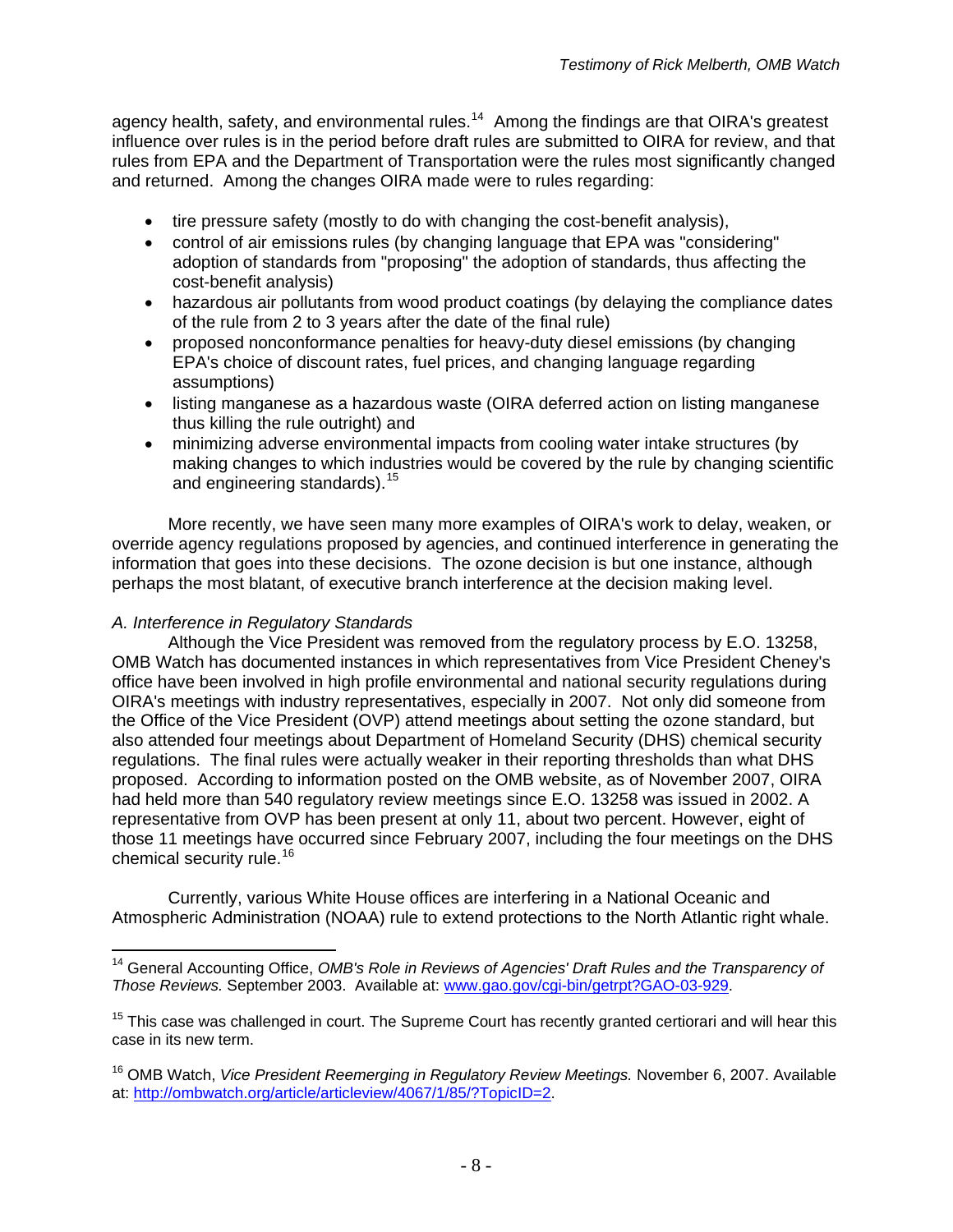OIRA is serving both as a party to the interference and as a conduit through which other offices can exert pressure.

After initiating the rulemaking in 1998, NOAA's National Marine Fisheries Service published a notice of proposed rulemaking in June 2006 which, if finalized as written, would impose a speed limit of 10 knots on large shipping vessels traveling in the Atlantic Ocean during seasons when the right whale is most active. NOAA decided to take this course of action because collisions with ships are one of the leading causes of death for the North Atlantic right whale. The agency estimates the right whale population has dwindled to about 300 with at least 19 deaths caused by ship strikes in the past 22 years.<sup>[17](#page-8-0)</sup>

 In February 2007, NOAA sent a draft of the final rule to OMB for review. Under E.O. 12866, OIRA is to review proposed rules within 90 days with one possible extension of 30 days. The rule remains under review 440 days later.

In April 2008, documents obtained by the Union of Concerned Scientists and released by the House Oversight and Government Reform Committee show that not only is OIRA delaying the right whale rule, it is actively working to undermine the scientific basis for the regulation.<sup>[18](#page-8-1)</sup>

The documents show that two offices, the Council of Economic Advisors and the Office of Science and Technology Policy, reanalyzed aspects of the regulatory science and attempted to use their analyses to question NOAA's findings. The CEA recalculated statistical models and questioned the validity of published literature in an attempt to undermine NOAA's finding that ship speed bears a relationship to whale mortality. Another document shows the Office of the Vice President questioned the validity of published studies NOAA is using as the basis for the rule and contended the agency lacks "hard data."

Nowhere in any of the documents does a White House official express an opinion on the rule or present alternative policy options. However, the scientific opinions the officials are advancing would weaken NOAA's scientific argument and allow opponents to more easily assail the rule. Ultimately, this kind of scientific interference can lead to weaker protections, or a complete absence of protections.

### *B. Interference in Generating Information*

 $\overline{a}$ 

 Curtis Copeland from the Congressional Research Service (CRS) has provided testimony to the Subcommittee addressing the numerous ways in which OIRA has used administrative mechanisms to interfere with the generation of information important to setting standards. I do not wish to repeat Dr. Copeland's testimony, but only to reiterate there have been many mechanisms employed by OIRA to impact the quality of information produced by agency experts. Among those mechanisms are directives on the use of cost-benefit analysis, peer review guidelines, data quality challenges, and an unsuccessful attempt to impose a onesize-fits-all risk assessment process on agencies. What follows are a few examples of this interference in health and safety standards.

<span id="page-8-0"></span><sup>17</sup> National Oceanic and Atmospheric Administration, *Proposed Rule to Implement Speed Restrictions to Reduce the Threat of Ship Collisions with North Atlantic Right Whales*, *Federal Register,* Vol. 71, p. 36299,June 26, 2006.

<span id="page-8-1"></span> $18$  The documents are available on the committee's website at: <http://oversight.house.gov/story.asp?ID=1921>.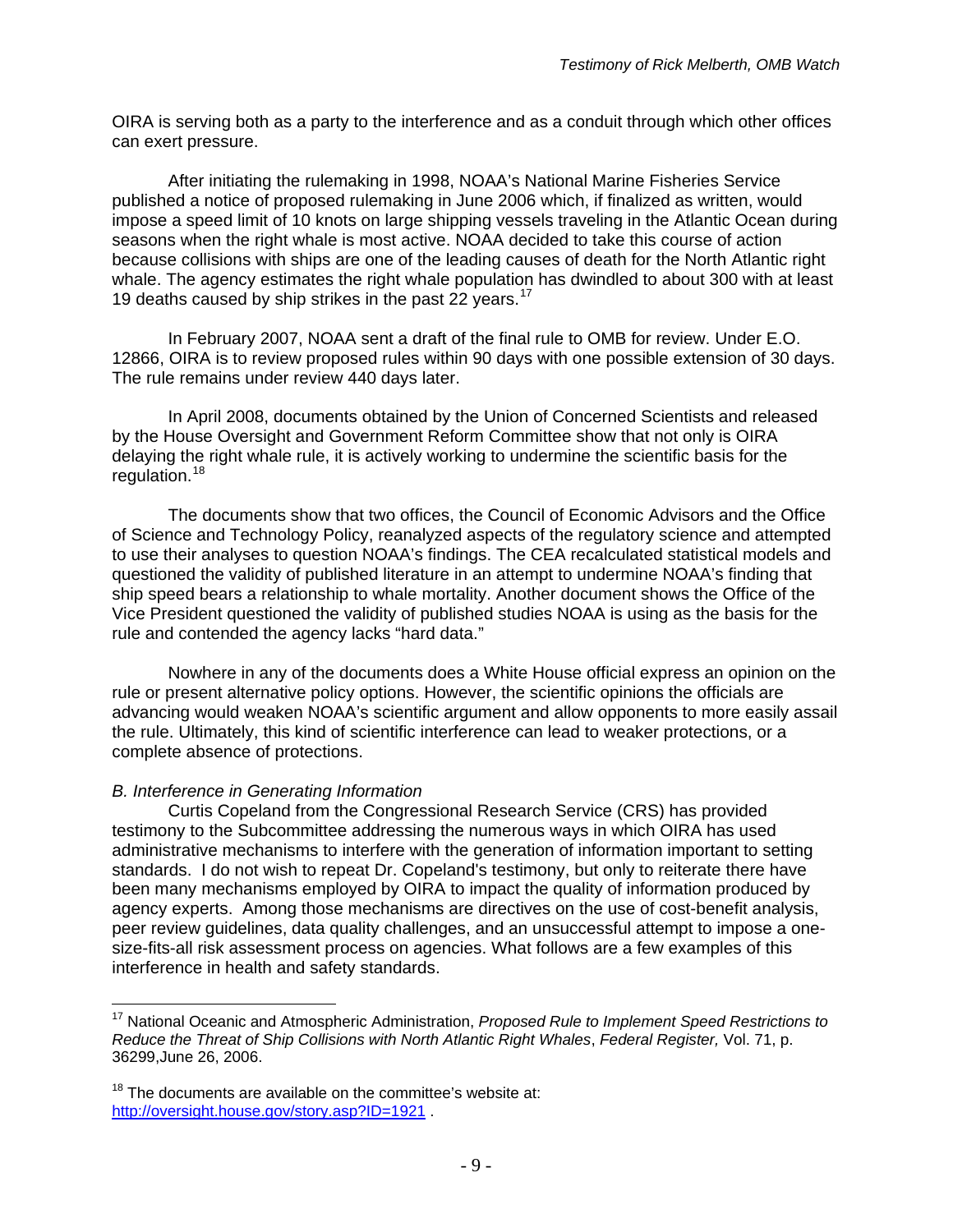OIRA and other political staff have increasingly waded into the scientific aspects of decision making, even before that science becomes relevant for any particular rulemaking. Most environmental, public health, and safety standards are based on rigorous scientific research and findings. By controlling the scientific information behind these standards, politics can erode the very foundation upon which regulations are built.

One example is EPA's Integrated Risk Information System (IRIS). IRIS is a publicly searchable database for studies and information on the human health effects of chemical substances. EPA scientists and policymakers use the information in the database to make determinations about the risk of various substances. EPA studies both the carcinogenic and noncarcinogenic effects of substances and determines safe or tolerable exposure thresholds when possible. IRIS assessments can inform regulatory action intended to protect humans from the harmful effects of certain substances.

In 2004, according to a GAO report, OMB directed EPA to begin routinely submitting draft assessments to OMB for an interagency review. Previously, the need for reviews had been determined on a case by case basis.<sup>[19](#page-9-0)</sup> At two points in the current IRIS process, EPA must submit drafts of chemical assessments to OMB for review. OMB does the bulk of its interfering during these review periods. OMB voices its own opinions on the chemical assessment and solicits the opinions of other federal agencies such as the Department of Defense, the Department of Energy, and NASA. EPA is prohibited from proceeding with the assessment until it receives explicit approval from OMB.<sup>[20](#page-9-1)</sup>

OMB may interfere with the chemical assessments by suggesting to EPA its own scientific judgments or by forcing EPA to consider scientific studies that fit OMB's policy preferences. Alternatively, or additionally, OMB can delay work on an assessment. The IRIS process contains no time limits for the OMB review period.

In April 2008, EPA announced changes to its IRIS procedures which now involve OMB at even more stages in the process. The changes emanated from a working group comprised of officials from EPA, OMB, the Pentagon, and other federal agencies. All comments from OMB or other agencies will continue to be considered deliberative executive branch proceedings, allowing any incidences of scientific manipulation to evade public scrutiny.

In another example, in March 2007, a Department of Interior investigation found Julie A. MacDonald, the deputy assistant secretary for fish, wildlife and parks, allowed political considerations to taint a number of decisions in which the Fish and Wildlife Service (FWS) decided not to consider certain species endangered. Among the transgressions, MacDonald leaked internal agency documents to industry lobbyists and intimidated agency staff in order to manipulate scientific evidence. MacDonald resigned in April 2007 as a result of the scandal. In response to public pressure and the scrutiny of the House Natural Resources Committee, FWS decided to review eight endangered species decisions by MacDonald. In November, FWS

.

<span id="page-9-0"></span><sup>19</sup> Government Accountability Office, *Chemical Assessments: Low Productivity and New Interagency Review Process Limit the Usefulness and Credibility of EPA's Integrated Risk Information System*, March 2008. GAO-08-440. Available at: http://www.gao.gov/new.items/d08440.pdf.

<span id="page-9-1"></span><sup>&</sup>lt;sup>20</sup> Ibid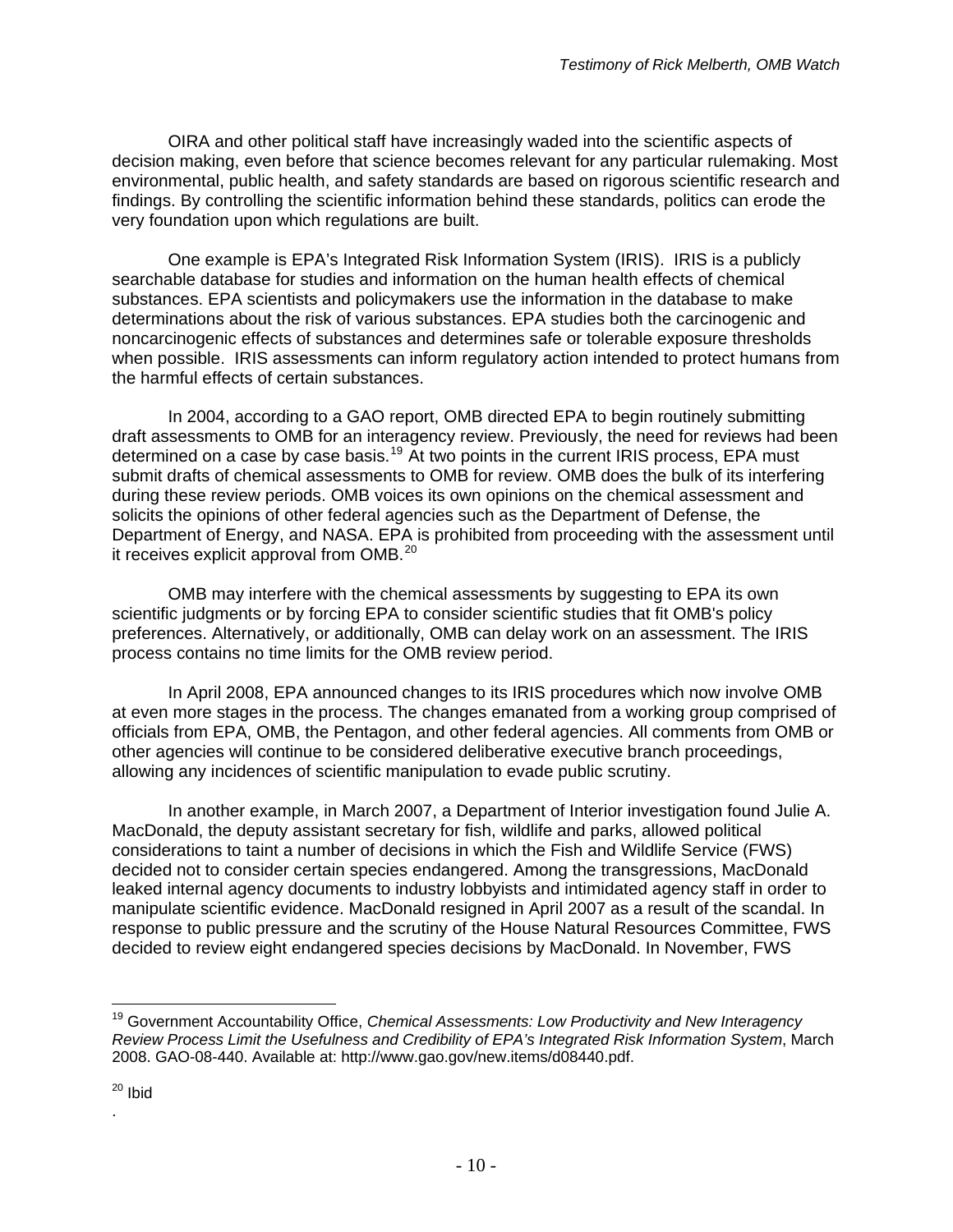announced it had confirmed impropriety in seven of the eight decisions and is now reviewing them.

 Another example of scientific interference this time coupled with censoring government officials came to light in October 2007. Dr. Julie Gerberding, Director of the Centers for Disease Control and Prevention, had her testimony about the threat global warming poses to public health substantially cut by OMB before Dr. Gerberding was allowed to testify before the Senate Environment and Public Works Committee on October 23<sup>rd</sup>. Seven pages, about half, of the testimony was deleted from the draft submitted for OMB's review. The removed sections included information on extreme weather events and food and water-borne disease, among other things. Climate Science Watch obtained a copy of the draft as submitted and the censored version and posted the two on its website the day after the hearing.<sup>[21](#page-10-0)</sup>

 Lastly, I would like to recommend to the committee two reports recently issued by the Union of Concerned Scientists that have broadly documented examples of political interference in scientific information.[22](#page-10-1) The first of these, *Federal Science and the Public Good: Securing the Integrity of Science in Policy Making,* documents interference across federal agencies providing specific examples, like the above, of misrepresenting science and the results of research, deleting and editing scientific information, and suppressing science, among other examples.

 The second of these reports has received much greater public attention because the voices in the report are those of EPA scientists whose work has been made much more difficult by political interference at the agency. *Interference at the EPA: Science and Politics at the U.S. Environmental Protection Agency,* contains the results of surveys of almost 5500 EPA scientists. Almost 30 percent of the EPA scientists from across the country responded to the surveys with devastating results. Nearly 60 percent of the respondents experienced political interference in their work and that this interference has been higher in the last five years than previously. In the essays accompanying the surveys, the respondents generally cite OMB as the source of the external interference.

### *V. Conclusions*

 It is unlikely that centralized regulatory review will end any time soon. Many have argued that it is needed in such a vast and complicated federal government. It can provide inter-agency coordination, ensure that regulations are not in conflict with existing or other proposed rules, and provide a valuable planning and coordination function. We believe, however, that today's regulatory practices go well beyond the benefits of centralized review. Current practices give the president unique and unparalleled power to alter the collection and dissemination of information and to shape the substance of agency rulemakings – all behind the scenes. Even more striking is that a small number of OIRA staff have controlled this process all in the name of the president. In doing so, the implementation of agency statutory requirements

<span id="page-10-0"></span> $\overline{a}$  $21$  See these postings at Climate Science Watch's website, available at: [http://www.climatesciencewatch.org/index.php/csw/details/censored\\_cdc\\_testimony/](http://www.climatesciencewatch.org/index.php/csw/details/censored_cdc_testimony/)

<span id="page-10-1"></span><sup>22</sup> Union of Concerned Scientists, Science Integrity Program, *Federal Science and the Public Good: Securing the Integrity of Science in Policy Making.* February 2008. Available at: [http://www.ucsusa.org/scientific\\_integrity/restoring/scientificfreedom.html](http://www.ucsusa.org/scientific_integrity/restoring/scientificfreedom.html). And *Interference at the EPA: Science and Politics at the U.S. Environmental Protection Agency.* April 2008. Available at: [http://ucsusa.org/scientific\\_integrity/interference/interference-at-the-epa.html](http://ucsusa.org/scientific_integrity/interference/interference-at-the-epa.html).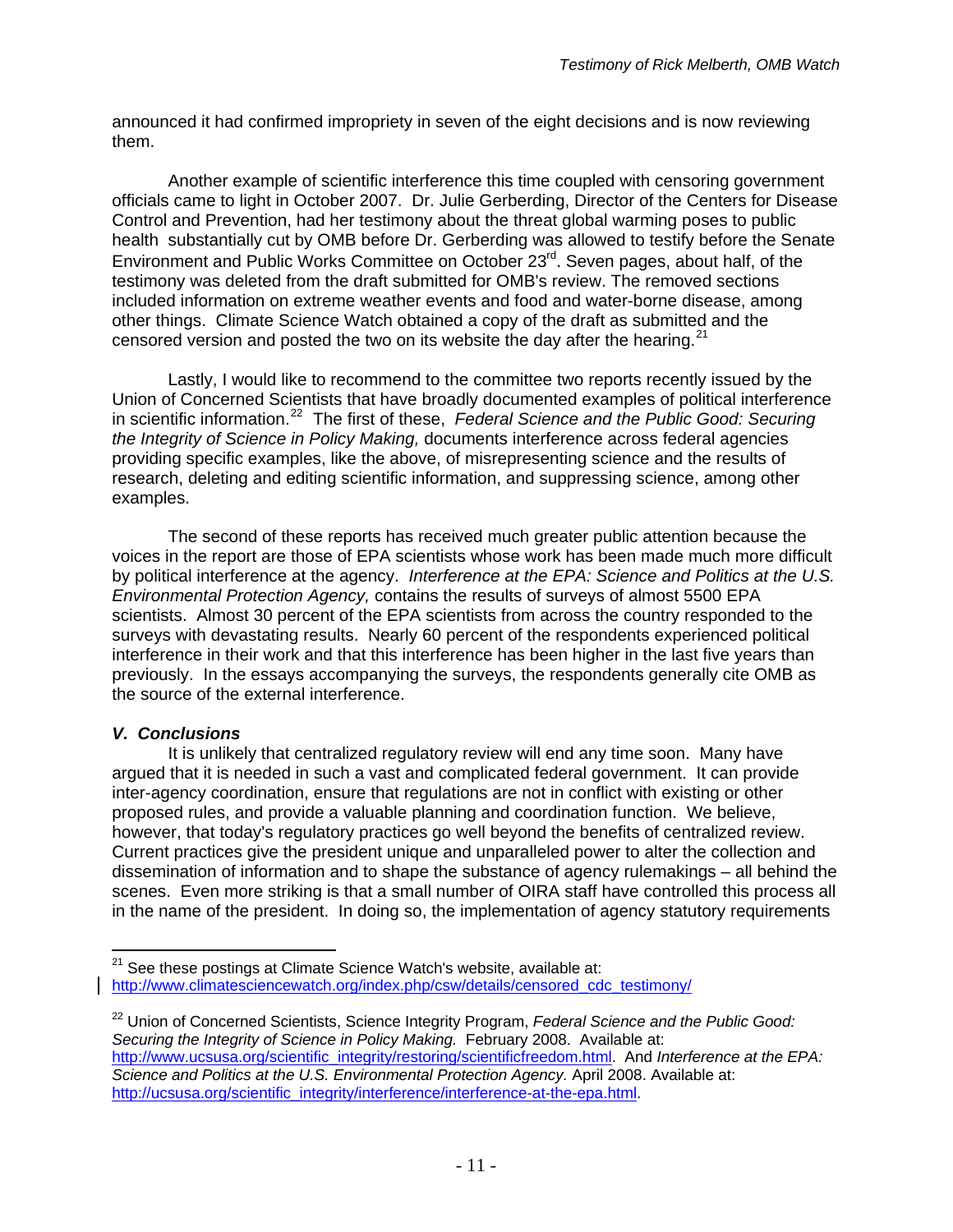may become secondary to the policies and priorities of the president as interpreted by the OIRA staff.

 The application of the unitary theory as it is practiced in this administration and framed in executive branch directives gives the president, and a cadre of employees that represent the president, control over the substantive decision making of agencies. As a result, politics is injected and elevated into decisions where science and rational judgment should prevail. Political appointees have greater control over the substance of regulations; politics supersedes scientific and technical information that is critical to protecting our environment and health and safety at home and in the workplace. Even if this were not empirically true, the appearance would still exist, thereby tainting the public's perception of the regulatory process.

 The current structure of the rulemaking process has several costs. There is now the potential for even greater conflict between the statutory authority delegated to the agencies by Congress and executive priorities. When the president has the ability to override this statutory delegation of authority, the balance of power between Congress and the Presidency is altered. There is the perception, if not the reality, that special interests are favored heavily over the needs of the public. This process does not lead to better rules and public protections. When the president makes a substantive regulatory decision based on political considerations, scientifically-based protective standards are vitiated. Finally, we can be assured that if Congress does not act, OIRA will remain the equivalent of a political censor over congressional mandates and agency decisions.

 Admittedly, there are grey areas where "coordination" ends and "substantive interference" begins. When OIRA changes a word in a proposed rule, it may help to make the regulation more understandable. On the other hand, it may intentionally change the very meaning of the rule. While it may be appropriate for OIRA to coordinate, we believe it is wrong to interfere with substantive agency decisions.

 We believe there are solutions Congress can pursue. First, Congress can review the role the White House plays in this review process with an eye toward removing or limiting OIRA's powers. Congress could define the powers it is willing to give to OMB regarding regulatory review. Since the 1981 Reagan Executive Order, Congress has chosen not to legislate in this area; hence OMB operates through the extension of presidential constitutional authority. Congress could also restrict in legislation OIRA's ability to review certain rules promulgated under a statute. This would require, of course, the ability of Congress to overcome a presidential veto or some other administrative recourse the president might exercise.

Second, Congress could place the statutory responsibility for agency decisions in the Senate-approved agency heads, not regulatory policy officers and not OIRA. If the review of an agency action is judged to be inconsistent with the priorities of the president, the president then should exert influence on the appointed agency head. This would also permit Congress to hold the ultimate policy maker accountable by removing the authority for regulatory decisions from an unaccountable agency subordinate. Similarly, Congress could choose to move centralized regulatory review out of OIRA and into another agency outside the Executive Office of the President. This would likely reduce OIRA's clout and influence over the substantive work of agencies.

Third, to the extent that centralized review of agency regulations remains lodged in OIRA or some other presidential office, Congress could seek mechanisms to hold that office accountable. One mechanism for this, we believe, is subjecting OIRA to the requirements of the